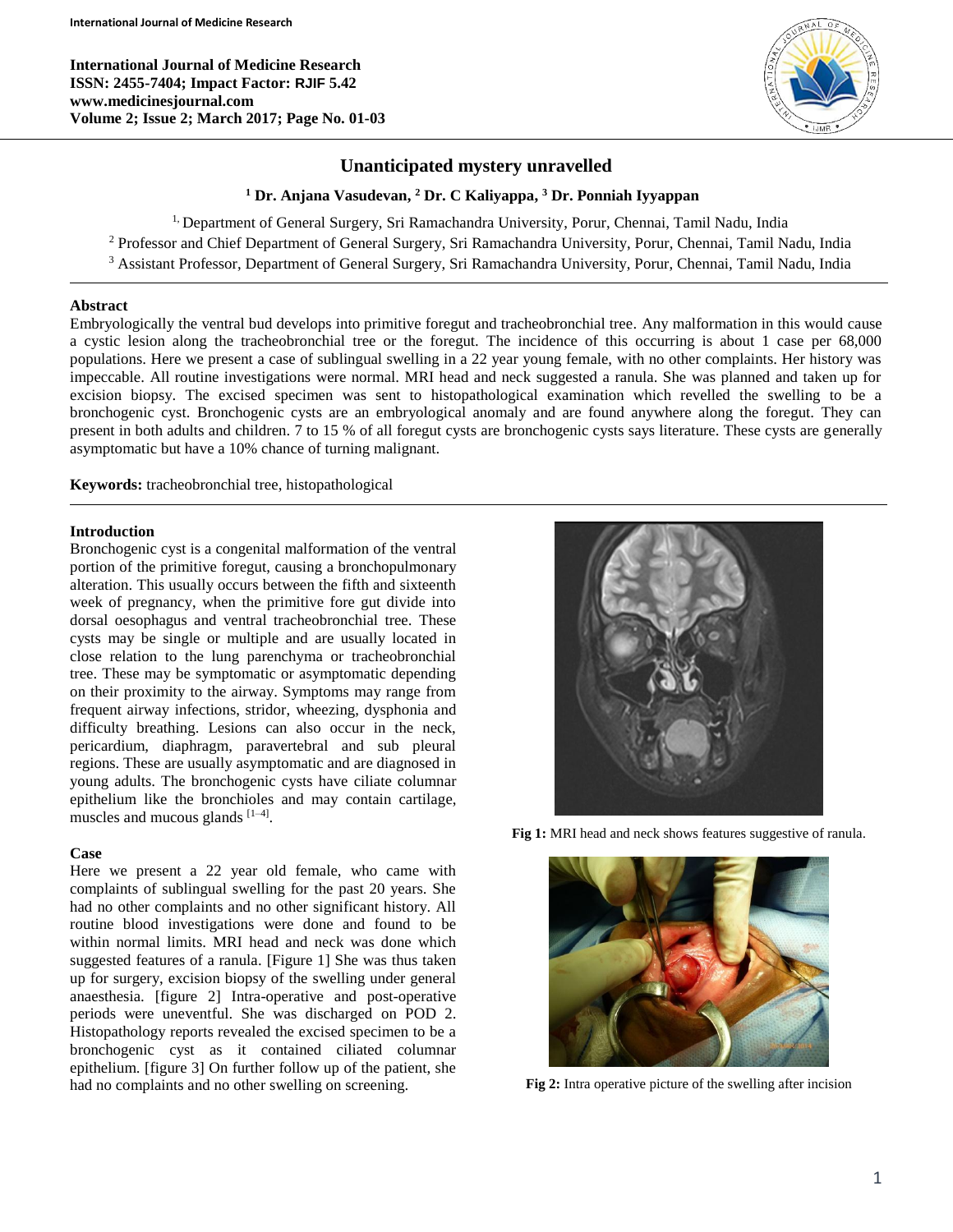

**Fig 3:** Gross appearance of the excised specimen.

### **Discussion**

Embryologically the ventral bud develops into primitive foregut and tracheobronchial tree. Any malformation in this would cause a cystic lesion along the tracheobronchial tree or the foregut. Most frequently unilocular, they contain clear fluid or, less commonly, hemorrhagic secretions or air. They are lined by columnar ciliated epithelium, and their walls often contain cartilage and bronchial mucous glands. According to the structure of the cyst wall, foregut cysts can be divided into four types, these are bronchogenic cysts, esophageal duplication cysts, enteric duplication cysts and mixed cysts.

In 1911 Blackader first described bronchogenic cyst. The first surgical resection was performed in 1948 by Maier. The bronchogenic cyst is a remnant of the primitive foregut, secondary to trachea-bronchial malformations. Bronchogenic cyst was first described as a congenital pulmonary malformation by Bush in 2001 and that it represented from 14% to 22% of congenital pulmonary malformations and 10% of mediastinal malformations [5] .

In addition, bronchogenic cysts can occur in the lungs, esophagus, stomach wall, paravertebral gutter, skin and subcutaneous area. The cysts can also move to atypical sites including neck, myocardium, pericardium, thymus, lung ligament, diaphragmatic and retroperitoneal region and abdomen.

Although some bronchogenic cysts are asymptomatic and are incidental findings upon radiography, most cysts are symptomatic—and complications are more common in symptomatic patients [6].

Clinical manifestations of bronchogenic cyst are associated with the cyst location, size and the oppression on its surrounding organs. If the cyst is small and does not oppress its surrounding organs as described in this patient, there may be no symptoms and can only be observed during physical examination [7]. When the cysts are large, there may be symptoms of cough, chest tightness, chest pain, difficulty in breathing or swallowing difficulties [with cough being the most common symptoms] due to its oppression on trachea, bronchus, pulmonary or esophageal [8]. A small number of patients have precordial murmur due to the oppression on pulmonary artery by the bulge of the cyst under the hilar pulmonary. Patients at younger age are more likely to have the compression symptoms because the trachea and bronchial tree are relatively soft and vulnerable to oppression. Some patients may have acute compression and fever symptoms because of the sudden increase of the cyst after bleeding or

secondary infection within the cyst. A few patients have special manifestations, such as pleural effusion, even under the condition of intact cyst without infection or rupture. If the cyst penetrates into other adjacent organs, cavities, lung, trachea, esophagus and pleural cavity, symptoms of hemoptysis, hemorrhage or empyema can occur<sup>[2]</sup>.

CT scans and radiographs are valuable diagnostic studies. Bronchogenic cysts appear as spherical or oval masses with smooth outlines and are usually unilocular and noncalcified [6] . Computed tomography is valuable in demonstrating the size and shape of the cyst and in determining its position in relation to other structures. The fluid in these cysts has an average CT density of 0 Hounsfield units [6].

Identification of the lesions and preoperative localization, and diagnosis rely mainly on imaging examinations. Chest X-ray examination is not helpful for the location of the lesion and diagnosis of the disease  $[1, 2, 5]$ . X-ray diagnosis is merely speculative. For those bronchogenic cysts located in the front of the bulge or behind the trachea, esophageal barium meal examination can observe local exogenous pressure trace in esophagus, but it is not easy to distinguish from esophageal cysts. CT scan is very helpful to determine the location of bronchogenic cyst and its relationship with the trachea and bronchus, as well as the compression of the cysts on the adjacent organs. CT scan is also helpful for the diagnosis of cyst bleeding and infection. Calcification may occur in approximately 10% of bronchogenic cysts. CT is very accurate for the diagnosis of cyst wall calcification. The CT value of the cysts can vary from a typical water density [0–20 Hu] to high density [80–90 Hu] according to the material composition of cyst fluid, different content of protein, calcium, and the presence of infection  $[3, 4, 9, 10]$ .

Compared to CT, MRI is more sensitive for the diagnosis of bronchogenic cyst and more accurate for the lesion localization. MRI can more clearly show the different tissue components of the cyst. According to the literature, the preoperative CT diagnostic accuracy rate was 69.2%, while MRI diagnostic accuracy rate was 100% <sup>[7, 10]</sup>.

Bronchogenic cyst also needs to be differentiated from lipomas, fibroma, neurogenic tumors, epithelioid hemangioendothelioma, and encapsulated fluid, since all these have similar imaging presentations [6].

Bronchogenic cysts are pathologically characterized by the ciliated columnar epithelial cells covering the inner surface of the cyst. The inner cyst wall may contain cartilage and smooth muscle component. Presence of typical respiratory epithelium covering the wall is a necessary condition for pathological diagnosis. In contrast, cartilage or muscle components within the cyst are not essential for diagnosis [11]. In the case reported here, the inner surface of cysts was covered with typical respiratory epithelium, however, cartilage or smooth muscle was not observed within the cyst wall. We speculated that this was possibly due to the deterioration of cartilage and smooth muscle during the development of cysts [6].

Surgery is the preferred treatment for adults with symptomatic foregut cysts. In contrast, it is still controversial if surgery should be applied for those asymptomatic cysts. Some studies propose dynamic examination for those patients. However, multiple studies have shown that foregut cysts [including bronchogenic cyst and esophageal cyst] in old patients may become malignant. Furthermore, with the